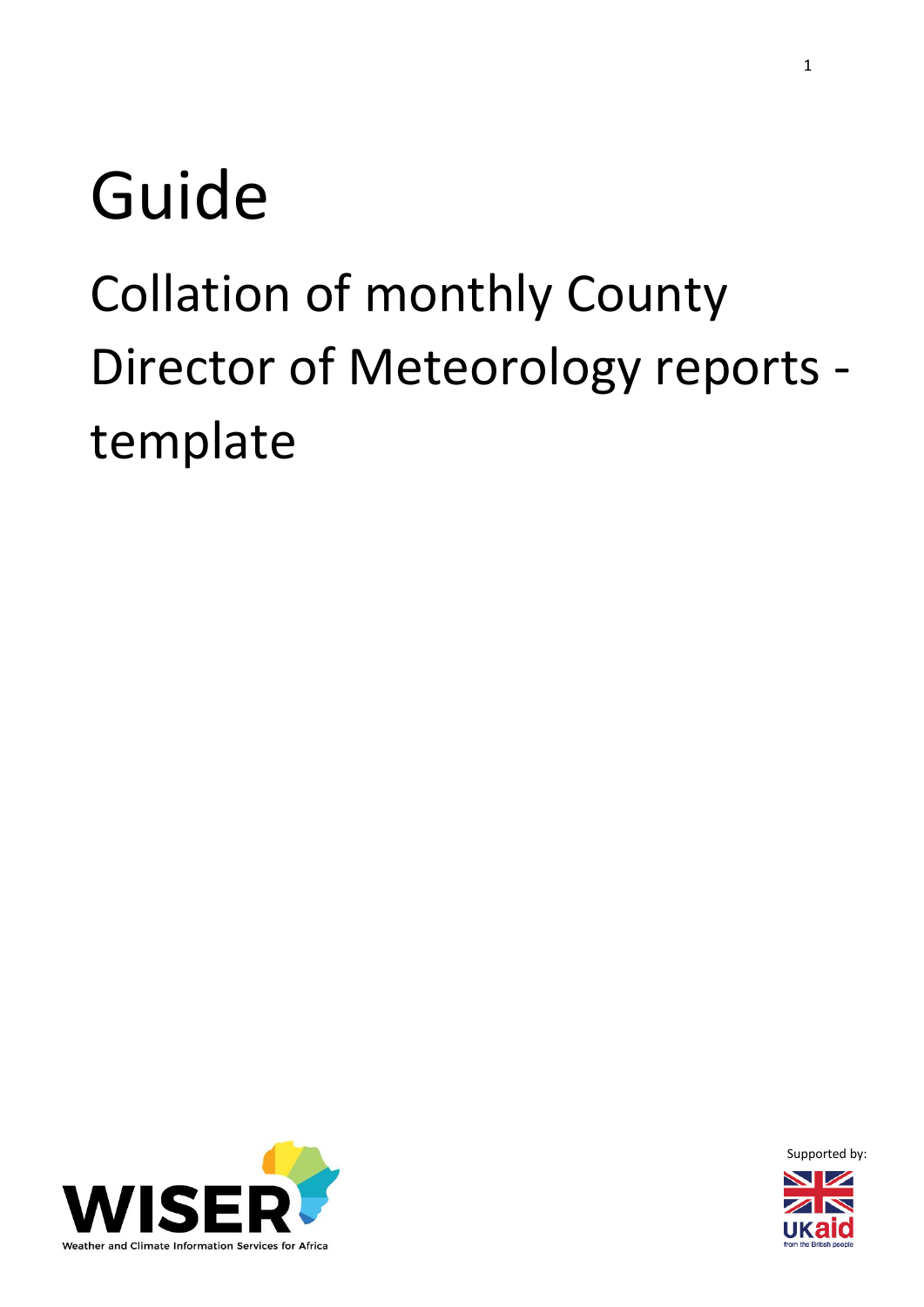

# **ISSUES ARISING FROM THE COUNTY DIRECTOR OF METEOROLOGY REPORTS FOR**  *(MONTH, YEAR)*

Prepared by…………*(Name)*…………………………………on….*(Day, Month, Year)*

Approved by …*(Name of director presenting the report)*…..on…*(Day, Month, Year}*

# **Issues for urgent consideration by senior management**

 *(Bullet points highlighting issues described in this report, which require urgent consideration by senior management. Ideally, there should be no more than five bullet points)*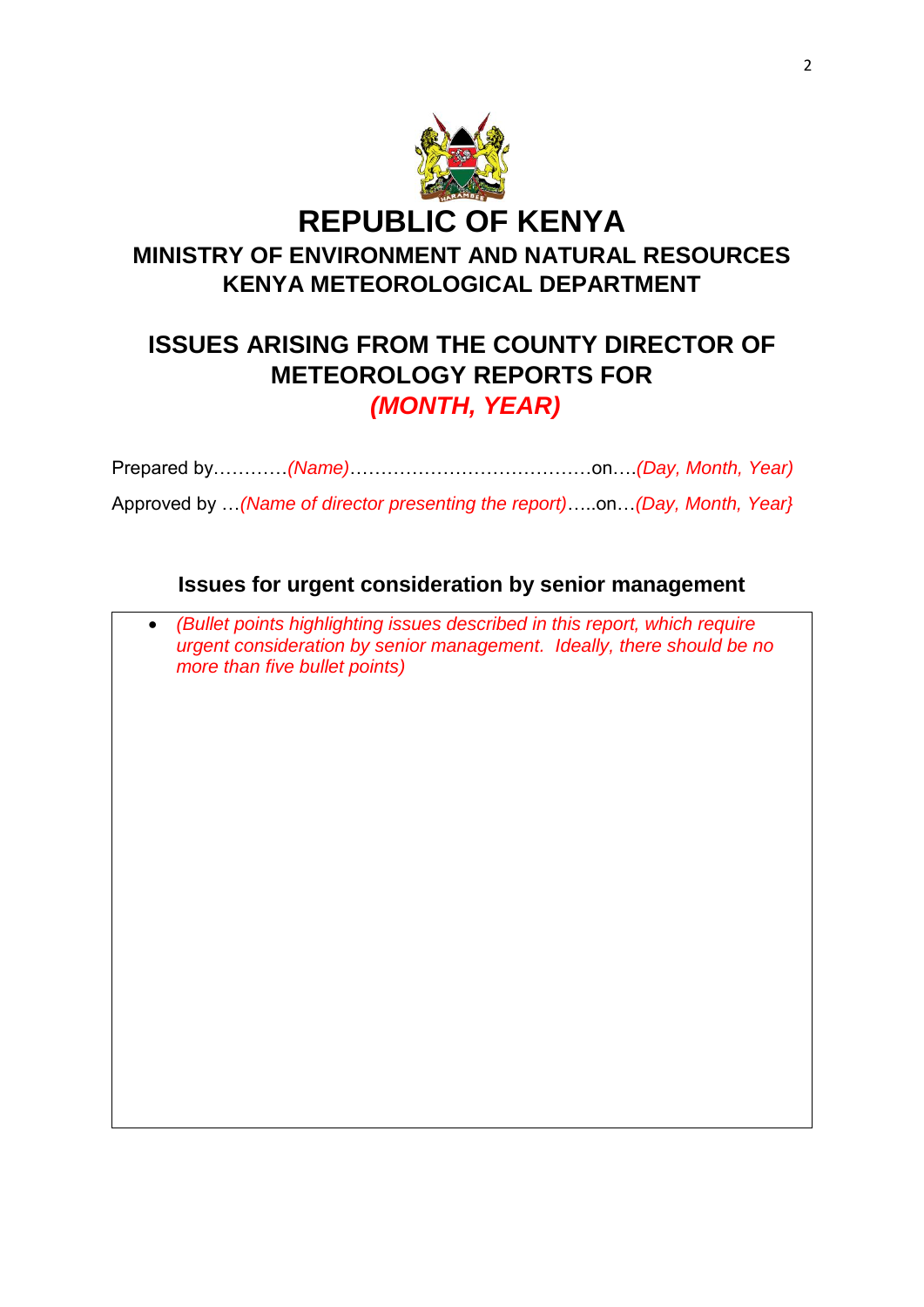# **Trends observed**

## **1. Data collection and management**

*(Mention here any achievements, challenges or other important issues which have been observed across several counties)*

#### **2. Information outputs**

## **2.1 Dissemination of information products**

*(Mention here any achievements, challenges or other important issues which have been observed across several counties)*

#### **2.2 Feedback on KMD information products from users**

*(Mention here any type of feedback from information users which has been observed across several counties)*

#### **3. Stakeholder engagement**

*(Mention here any achievements, challenges or other important issues arising from stakeholder engagement activities which have been observed across several counties)*

# **4. Other operational issues (including HR, IT, logistical and finance issues)**

#### **4.1 Description of issues**

*(Mention here any achievements, challenges or other important issues which have been observed across several counties)*

## **4.2 Action requested by CDMs**

*(Describe briefly the response which CDMs have requested from senior management to deal with these issues*

# **County specific issues**

*(Mention here any important achievements, challenges or other issues which are specific to one particular county)*